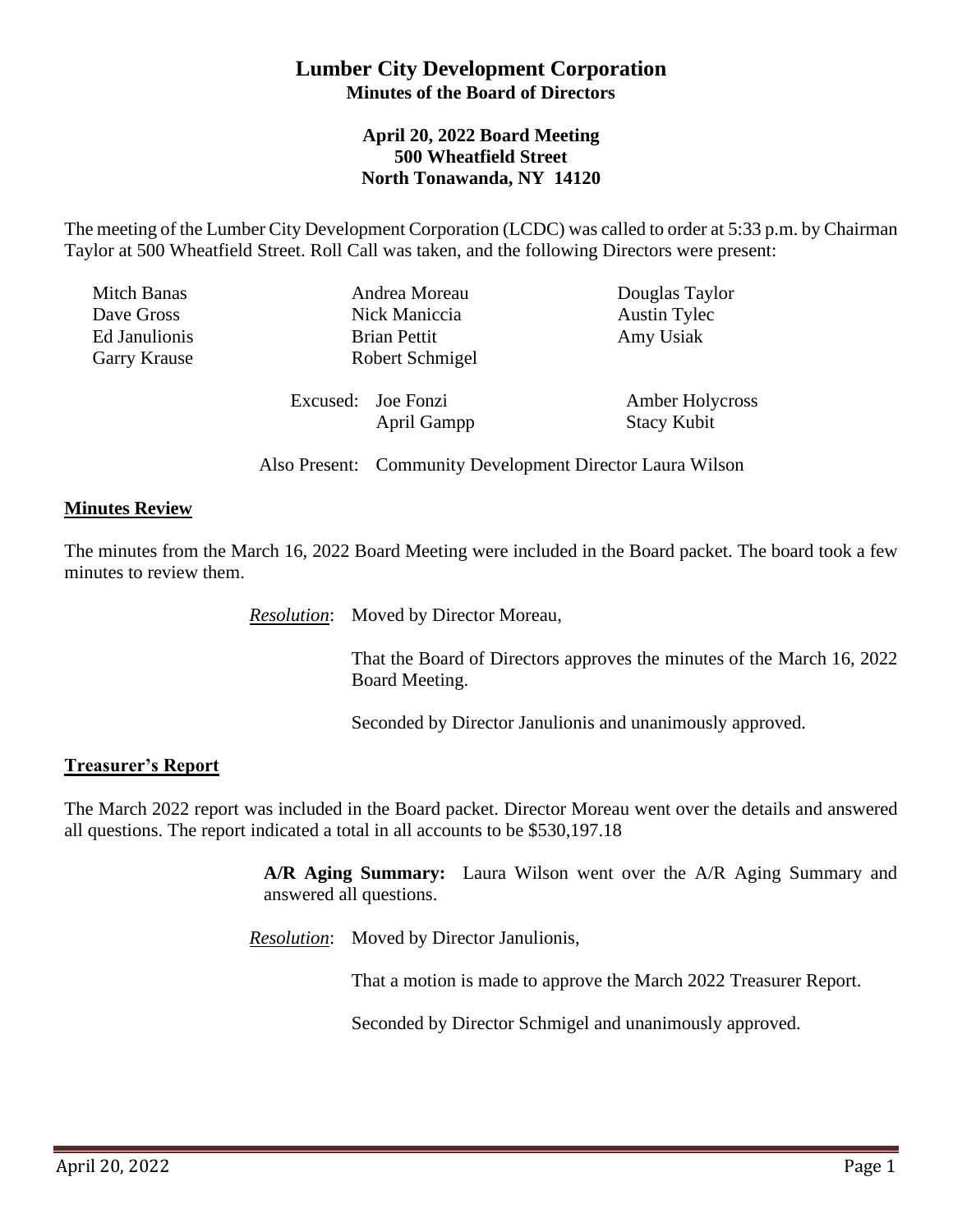# **Committee Reports**

| <b>Projects Review:</b>    | The Projects Review Committee held a meeting on April 14, 2022. Laura Wilson went<br>through the details of the meeting and answered all questions.                                                                                                                                                                                                               |  |
|----------------------------|-------------------------------------------------------------------------------------------------------------------------------------------------------------------------------------------------------------------------------------------------------------------------------------------------------------------------------------------------------------------|--|
|                            | LCDC Project Summary Report: The April 2022 report was included in the board<br>packet. Laura Wilson went over the details of the report and answered all questions.                                                                                                                                                                                              |  |
| <b>Finance/Loan/Audit:</b> | The Finance/Loan/Audit Committee held a meeting on April 13, 2022. Minutes were<br>included in the board packet. Director Maniccia went over the details of the meeting<br>and answered all questions.                                                                                                                                                            |  |
|                            | Moved by Director Maniccia,<br><i>Resolution:</i>                                                                                                                                                                                                                                                                                                                 |  |
|                            | That a motion is made to approve the CDBG-CARES Act funding in the<br>amount of \$45,000.00 to The Vegan Grocery Store as detailed in the<br>Finance /Loan/Audit Committee Minutes along with all supporting<br>documents for the program.                                                                                                                        |  |
|                            | Seconded by Director Moreau and unanimously approved.                                                                                                                                                                                                                                                                                                             |  |
| <b>Human Resources:</b>    | The Human Resources Committee did not hold a meeting. Director Pettit gave an<br>update on the open LCDC position and the upcoming open Director position.                                                                                                                                                                                                        |  |
| <b>Marketing:</b>          | The Marketing Committee did not hold a meeting.                                                                                                                                                                                                                                                                                                                   |  |
| Governance:                | The Governance Committee did not hold a meeting                                                                                                                                                                                                                                                                                                                   |  |
| <b>Old Business:</b>       |                                                                                                                                                                                                                                                                                                                                                                   |  |
|                            | City Projects Update: The April 2022 Update was included in the Board Packet.<br>Laura Wilson went through the updates and answered all questions.                                                                                                                                                                                                                |  |
|                            | <b>Downtown Revitalization Initiative (DRI):</b> Laura Wilson provided status and next<br>steps to the board and answered all questions.                                                                                                                                                                                                                          |  |
| <b>New Business:</b>       |                                                                                                                                                                                                                                                                                                                                                                   |  |
|                            | <b>Other Activities:</b> 3/22 DRI LPC Meeting, 3/22 City Council Meeting, 3/23 Rec.<br>Hub Meeting, 3/28 Department Heads Meeting, 3/28 Meeting with Val-Kro/Pellets,<br>3/29 Meeting with An-Cor Plastics, 3/29 DRI Public Meeting, 3/31 DRI Call for<br>Projects Webinar, 4/3 Meeting with Evans Bank, 4/13 Gateway Cities Promotions,<br>3/19 DRI Walking Tour |  |
|                            | The next LCDC Board meeting will be on May 18, 2022                                                                                                                                                                                                                                                                                                               |  |